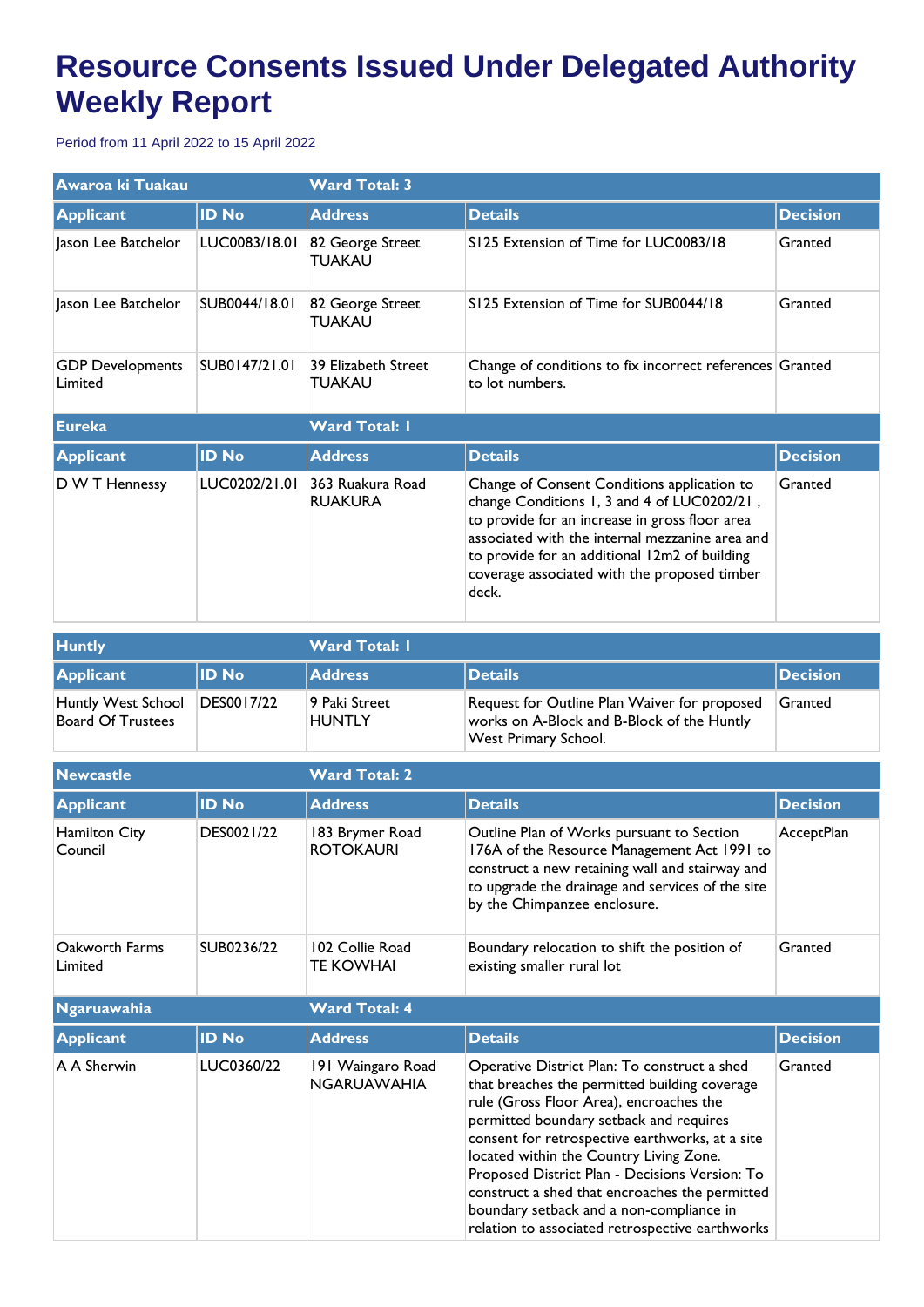## **Resource Consents Issued Under Delegated Authority Weekly Report**

Period from 11 April 2022 to 15 April 2022

|                                                                                                                                         |               |                                                    | (setback from boundary), at a site within the<br>Rural Lifestyle Zone.                                                                                                                                                                |                 |
|-----------------------------------------------------------------------------------------------------------------------------------------|---------------|----------------------------------------------------|---------------------------------------------------------------------------------------------------------------------------------------------------------------------------------------------------------------------------------------|-----------------|
| G Bliek                                                                                                                                 | SUB0047/22.01 | 50 Wilton Collieries<br>Road<br><b>GLEN MASSEY</b> | To change entranceway conditions for a three<br>lot, staged, rural subdivision and amalgamation<br>to create one additional record of title in the<br>General Rural Zone.                                                             | Granted         |
| Avant Developments<br>Limited                                                                                                           | SUB0098/21.03 | 536 Hakarimata Road<br><b>NGARUAWAHIA</b>          | Change of conditions to undertake planting at<br>stage 2 instead of stage 1.                                                                                                                                                          | Granted         |
| G J & R W Ballard<br>Trust.<br><b>Ballard Corporate</b><br>Trustee Limited,<br>Accountants on<br><b>London Trustees</b><br>2011 Limited | SUB0144/22.01 | 2 Boyd Road<br><b>GORDONTON</b>                    | Change the right of way conditions for Lot 7 for Granted<br>a subdivision between nine existing parcels of<br>land to create seven small rural allotments and<br>two farming balance allotments in the (General)<br><b>Rural Zone</b> |                 |
| <b>Raglan</b>                                                                                                                           |               | <b>Ward Total: I</b>                               |                                                                                                                                                                                                                                       |                 |
|                                                                                                                                         |               |                                                    |                                                                                                                                                                                                                                       |                 |
| <b>Applicant</b>                                                                                                                        | <b>ID No</b>  | <b>Address</b>                                     | <b>Details</b>                                                                                                                                                                                                                        | <b>Decision</b> |

| <b>Tamahere</b>  |              | <b>Ward Total: I</b>                  |                                                                                                                                                                                                                                                                                                                                                                                                                                |                 |  |
|------------------|--------------|---------------------------------------|--------------------------------------------------------------------------------------------------------------------------------------------------------------------------------------------------------------------------------------------------------------------------------------------------------------------------------------------------------------------------------------------------------------------------------|-----------------|--|
| <b>Applicant</b> | <b>ID No</b> | <b>Address</b>                        | <b>Details</b>                                                                                                                                                                                                                                                                                                                                                                                                                 | <b>Decision</b> |  |
| Turrell          | SUB0203/22   | 107A Tauwhare Road<br><b>TAMAHERE</b> | Operative District Plan:<br>To undertake a three-lot subdivision from two<br>existing record of titles in order to create one<br>additional undersized allotment in the Country<br>Living Zone<br>Proposed District Plan- Decisions Version Jan<br>2022:<br>To undertake a three-lot subdivision from two<br>existing record of title in order to create one<br>undersized additional allotment in the Rural<br>Lifestyle Zone | Granted         |  |